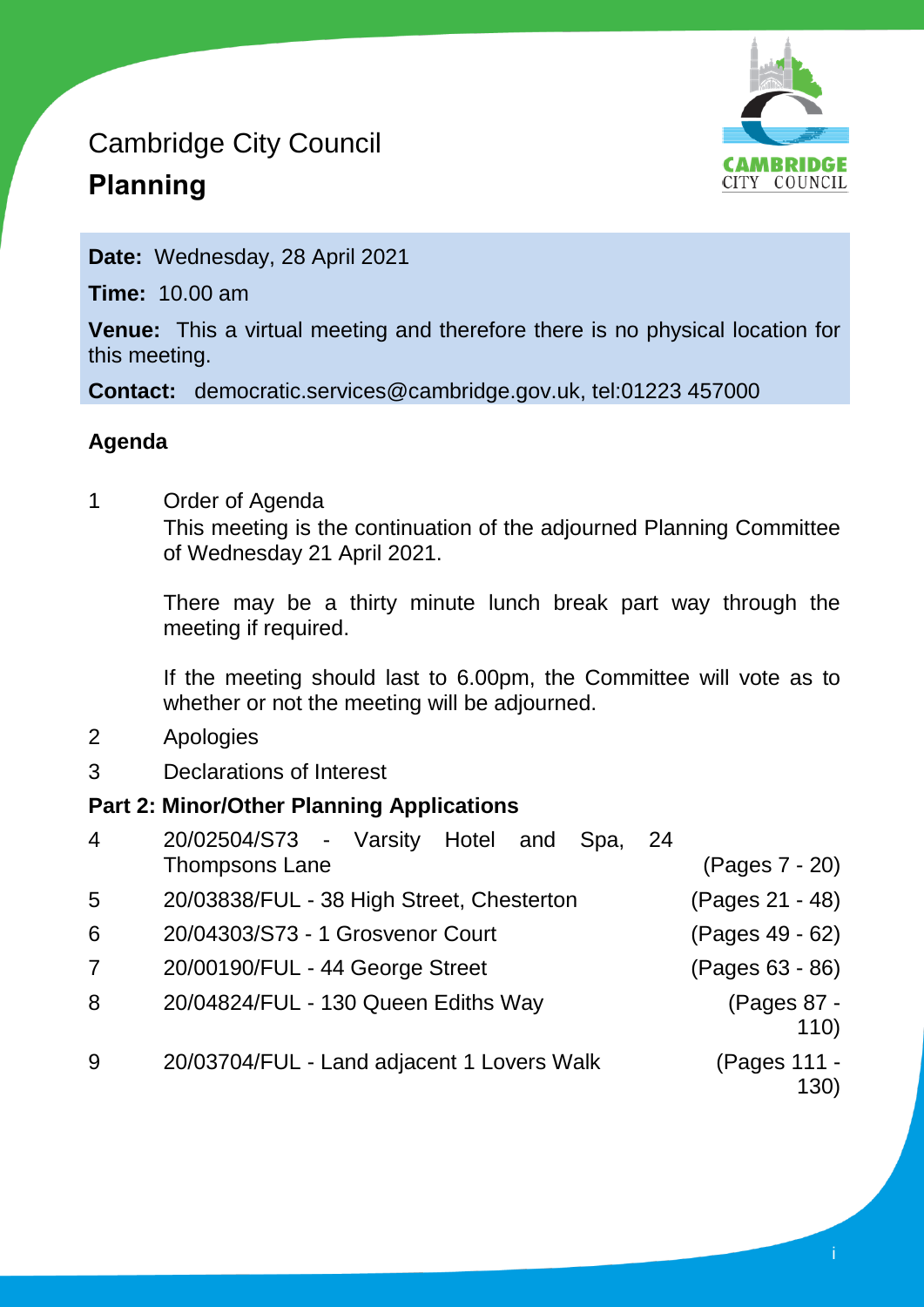**Planning Members:** Smart (Chair), Baigent (Vice-Chair), Green, McQueen, Page-Croft, Porrer, Thornburrow and Tunnacliffe

**Alternates:** Bird and Herbert

## **Information for the public**

Details how to observe the Committee meeting will be published no later than 24 hours before the meeting.

Members of the public are welcome to view the live stream of this meeting, except during the consideration of exempt or confidential items, by following the link to be published on the Council's website.

Any person who participates in the meeting in accordance with the Council's public speaking time, is deemed to have consented to being recorded and to the use of those images (where participating via video conference) and/or sound recordings for webcast purposes. When speaking, members of the public should not disclose any personal information of any individual as this might infringe the rights of that individual and breach the Data Protection Act.

If members of the public wish to address the committee please contact Democratic Services by 12 noon two working days before the meeting.

For full information about committee meetings, committee reports, councillors and the democratic process:

- Guidance for how to join virtual committees run via Microsoft Teams: <https://www.cambridge.gov.uk/have-your-say-at-committee-meetings>
- Website: [http://democracy.cambridge.gov.uk](http://democracy.cambridge.gov.uk/)
- Email: [democratic.services@cambridge.gov.uk](mailto:democratic.services@cambridge.gov.uk)
- Phone: 01223 457000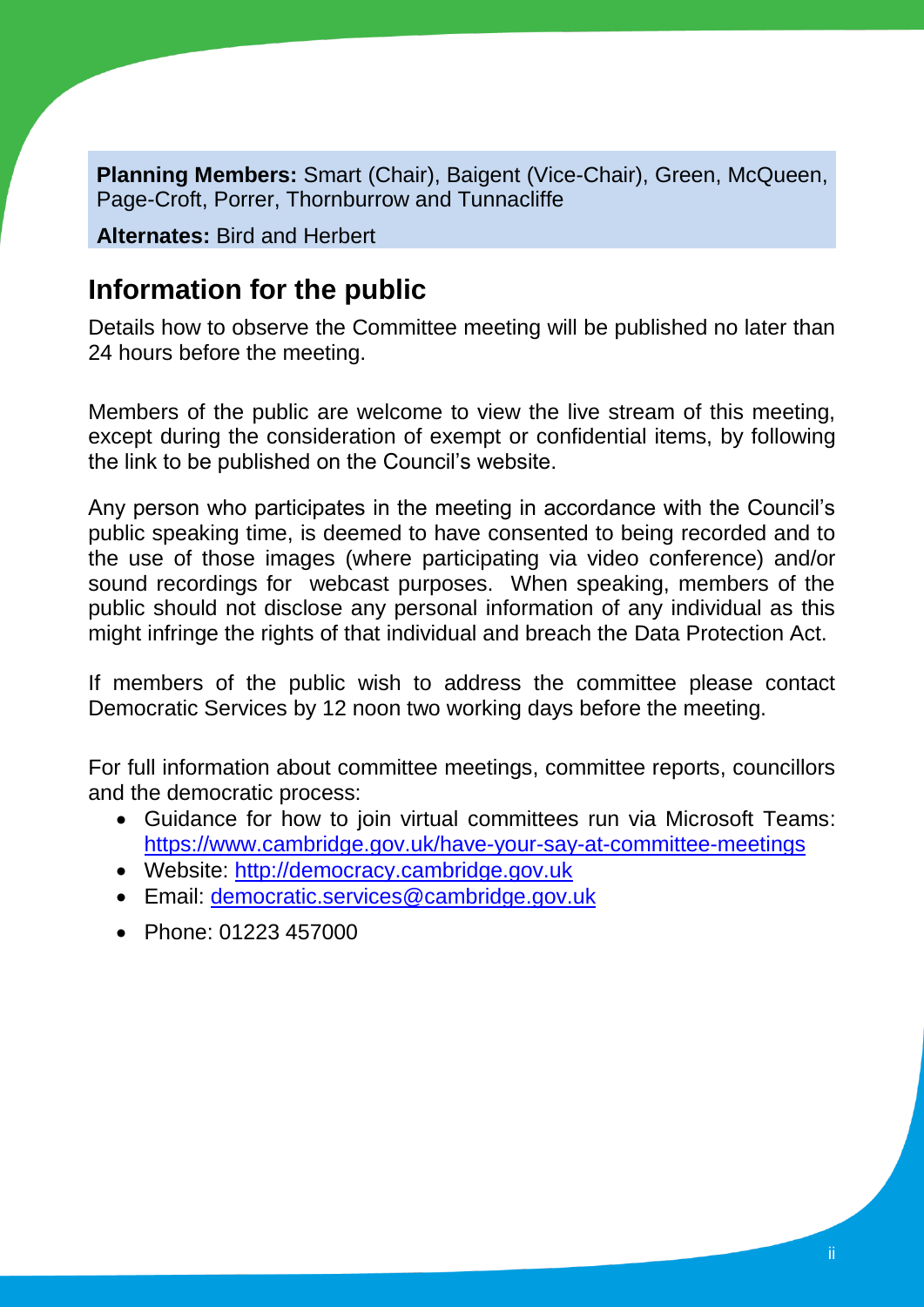## **Appendix 1 – Planning Policies and Guidance**

(Updated September 2020)

#### **1.0 Central Government Advice**

- 1.1 National Planning Policy Framework (NPPF) February 2019 sets out the Government's economic, environmental and social planning policies for England. These policies articulate the Government's vision of sustainable development, which should be interpreted and applied locally to meet local aspirations.
- 1.2 Planning Practice Guidance (NPPG)

The guidance complements the National Planning Policy Framework and provides advice on how to deliver its policies.

1.3 Circular 11/95 – The Use of Conditions in Planning Permissions (Appendix A only): Model conditions.

#### *Planning Obligations*

1.4 Community Infrastructure Levy (CIL) Regulations 2010 (as amended)

Paragraph 122 Places a statutory requirement on the local authority that where planning permission is dependent upon a planning obligation the obligation must pass the following tests:

- (a) necessary to make the development acceptable in planning terms;
- (b) directly related to the development; and
- (c) fairly and reasonably related in scale and kind to the development.

The 2019 amendments to the regulations removed the previous restriction on pooling more than 5 planning obligations towards a single piece of infrastructure.

### **2.0 Development Plans**

- 2.1 The Cambridgeshire and Peterborough Minerals and Waste Plan 2011
- 2.2 Cambridge Local Plan 2018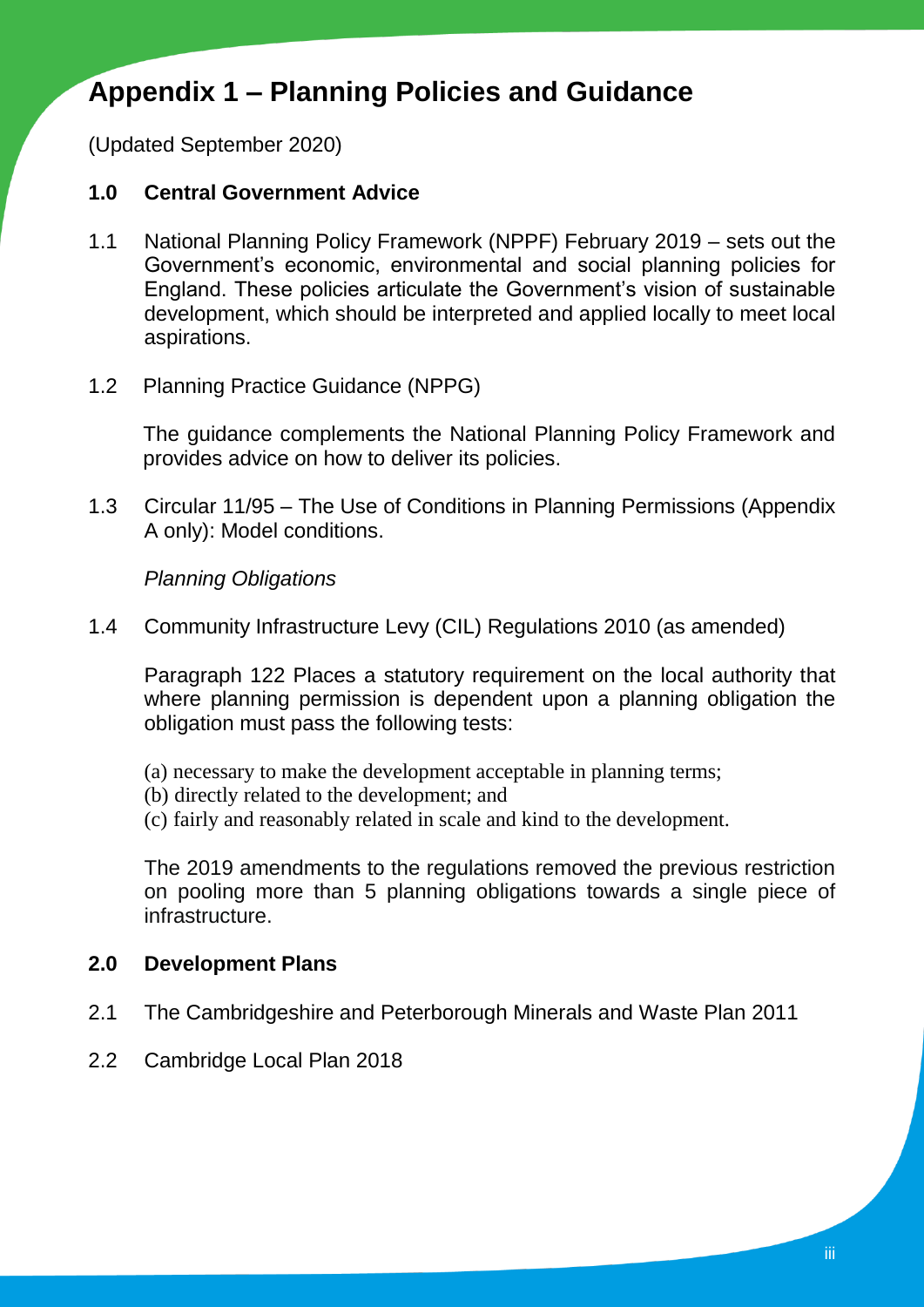- **3.0 Supplementary Planning Documents**
- 3.1 Sustainable Design and Construction 2020
- 3.2 Cambridge Flood and Water 2018
- 3.3 Affordable Housing 2008
- 3.4 Planning Obligations Strategy 2004

*Development Frameworks and Briefs*

- 3.5 The New Museums Site Development Framework (March 2016)
- 3.6 Ridgeons site Planning and Development Brief (July 2016)
- 3.7 Mitcham's Corner Development Framework (January 2017)
- 3.8 Mill Road Depot Planning and Development Brief (March 2017)
- 3.9 Land North of Cherry Hinton (February 2018)
- 3.10 Grafton Area of Major Change Masterplan and Guidance (February 2018)

### **4.0 Use Classes**

| <b>Use</b>                   | <b>Previous Use Class</b> | <b>New Use Class (Sept</b><br>2020) |
|------------------------------|---------------------------|-------------------------------------|
| <b>Shops</b>                 | A <sub>1</sub>            | Е                                   |
| <b>Financial and</b>         | A2                        | Е                                   |
| <b>Professional Services</b> |                           |                                     |
| Café and Restaurant          | A3                        | Е                                   |
| Pub/drinking                 | A <sub>4</sub>            | <b>Sui Generis</b>                  |
| establishment                |                           |                                     |
| Take-away                    | A <sub>5</sub>            | <b>Sui Generis</b>                  |
| Offices, Research,           | <b>B1</b>                 | F                                   |
| Light industry               |                           |                                     |
| <b>General Industry</b>      | <b>B2</b>                 | <b>B2</b>                           |
| Storage and                  | B <sub>8</sub>            | B <sub>8</sub>                      |
| <b>Distribution</b>          |                           |                                     |
| <b>Hotels, Guest Houses</b>  | C <sub>1</sub>            | C <sub>1</sub>                      |
| <b>Residential</b>           | C <sub>2</sub>            | C <sub>2</sub>                      |
| <b>Institutions</b>          |                           |                                     |
| Gymnasiums                   | D2                        | F                                   |